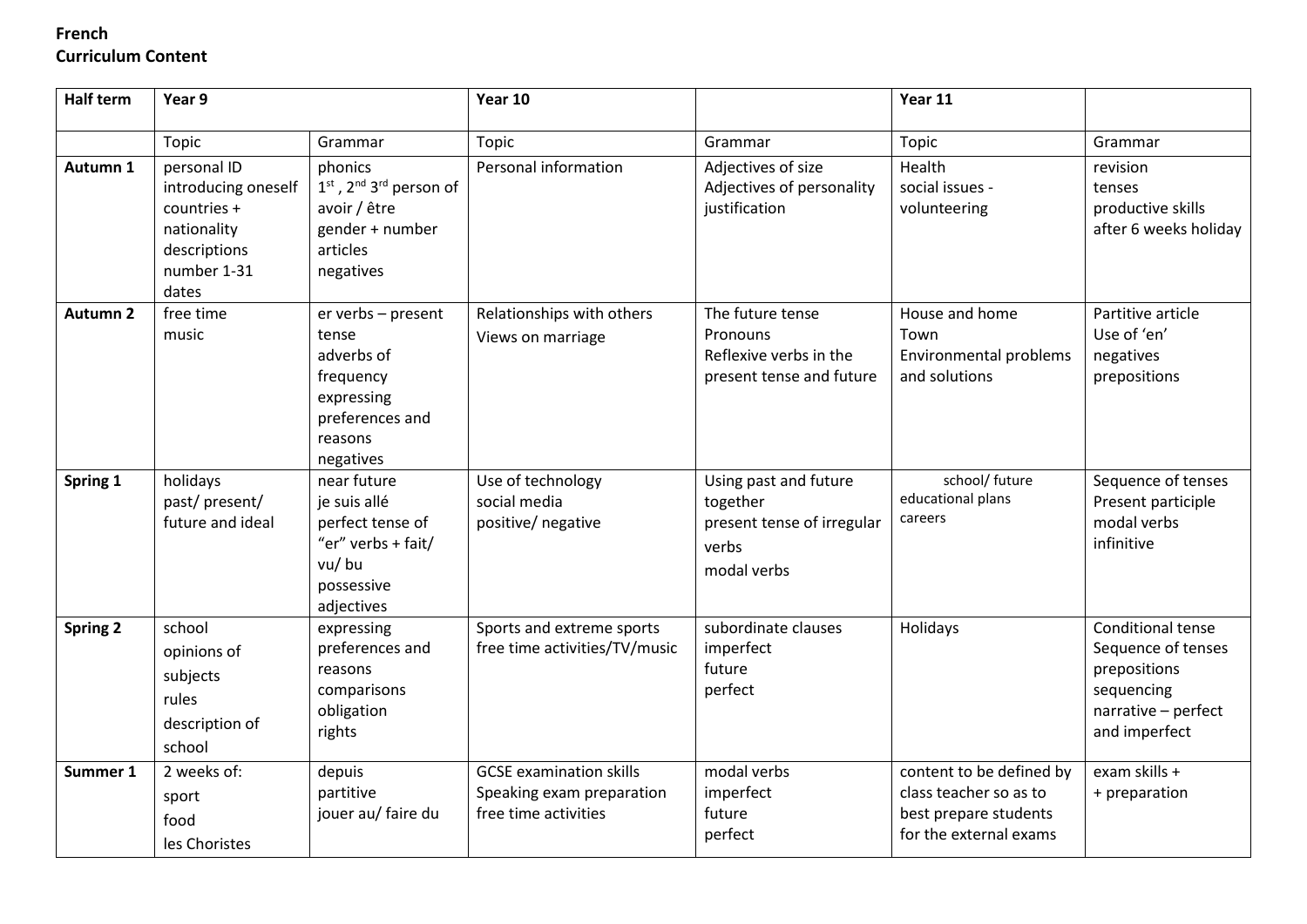# **French Curriculum Content**

| Summer 2 |  | festivals/ traditions          | perfect tense |  |
|----------|--|--------------------------------|---------------|--|
|          |  | eating out                     | imperfect     |  |
|          |  | <b>GCSE</b> examination skills | tuture        |  |
|          |  |                                |               |  |

## **Skills**

Throughout the GCSE course, students will explore the language by listening, reading, writing and speaking, thus giving them the opportunities to:

- develop their ability to communicate confidently and coherently with native speakers in speech and writing, conveying what they want to say with increasing accuracy in terms of grammar and selection of vocabulary
- express and develop thoughts and ideas spontaneously and fluently
- listen to and understand clearly articulated, standard speech at near normal speed
- deepen their knowledge about how language works and enrich their vocabulary to increase their independent use and understanding of extended language in a range of contexts
- acquire new knowledge, skills and ways of thinking through the ability to understand and respond to authentic spoken and written material, adapted and abridged, as appropriate, including literary texts
- develop awareness and understanding of the culture and identity of the countries and communities around the world where French is spoken
- make appropriate links to other areas of the curriculum to enable bilingual and deeper learning, where the language may become a medium for constructing and applying knowledge
- develop language learning skills both for immediate use and prepare them for further language study in school, higher education or employment
- develop language strategies, including repair strategies.

\* In addition, students will explore strategies to encourage retention of and reproduction of vocabulary and verb conjugations to improve their fluency and accuracy across all 4 skills.